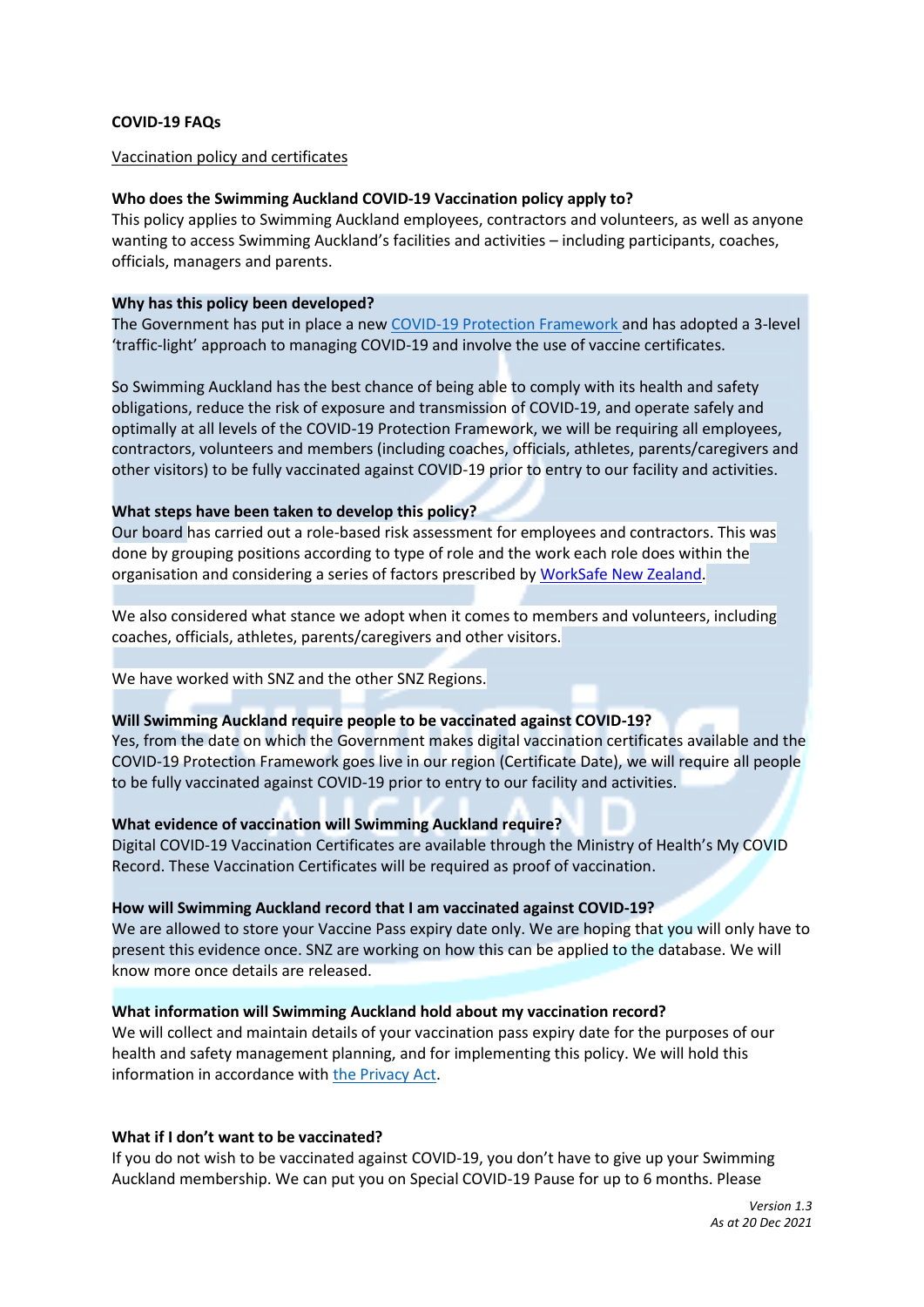email [aucklandswimming@gamil.com](mailto:aucklandswimming@gamil.com) if you'd like to take up this option. If you want to cancel your membership as a result of your choice to not be vaccinated against COVID-19, please contact us at aucklandswimming@gmail.com

# **Does Swimming Auckland support people getting vaccinated?**

Yes, we support the Government's vaccination programme to protect yourself, your whānau and our community. This is because the vaccine is currently the best possible tool we have to ensure our facilities and activities can continue to operate safely. If you're looking for how to book your vaccination, BookMyVaccine is the place to start.

# Employees

## **Does Swimming Auckland require its workers to be vaccinated?**

Yes. To ensure we can comply with our health and safety obligations, as well as ensuring we can operate at all levels of the COVID-19 Protection Framework, Swimming Auckland will be implementing a vaccination certificate entry requirement for workers as well.

## **How is Swimming Auckland supporting their workers if they want to get vaccinated?**

Where appropriate, we provide flexibility for Swimming Auckland workers to get vaccinated during their workday.

# **What will happen if I am a worker and not fully vaccinated?**

If you have not completed a NZ Government recognised course of COVID-19 vaccination, we will work with you in good faith to explore options and try and find a way forward. For Swimming Auckland employees this may involve steps such as working from home or redeployment, or providing alternative duties, but we recognise that will not always be practical. For employees, there is also the potential for employment to be terminated, but this will be used by the Swimming Auckland as a last resort. For Swimming Auckland members (including coaches, officials, athletes, parents and other visitors), this is likely to be more challenging given the nature of our settings and operations. As a result, unvaccinated members should expect to be denied entry or participation rights as a result of their non-vaccinated status.

## Safety

# **What else is Swimming Auckland doing to protect people apart from this policy?**

While the vaccination policy will be a critical tool in minimising risks associated with COVID-19, we will also maintain a range of appropriate and complementary measures in our facilities / activities. These are outlined in Swimming Auckland's *COVID-19 safety plan* that is currently in place, and include measures such as physical distancing, contact tracing, mask wearing when appropriate, intensive hand hygiene and health monitoring. We will continue to monitor the situation and introduce new measures as and when appropriate.

## **What safety protocols and guidelines does Swimming Auckland follow?**

We are following the guidelines for keeping people safe at all times, which have been developed by Sport New Zealand using the Ministry of Health's protocols.

## **What specifically will Swimming Auckland do to keep me safe?**

Everything we can. We will put in place extensive processes and protocols to mitigate risks with the aim of looking after you, including some or all of the following, subject to alert levels at given times:

- Physical distancing of 1m calculations (at Red level only)
- At least 15 minutes between groups / sessions (Red level only)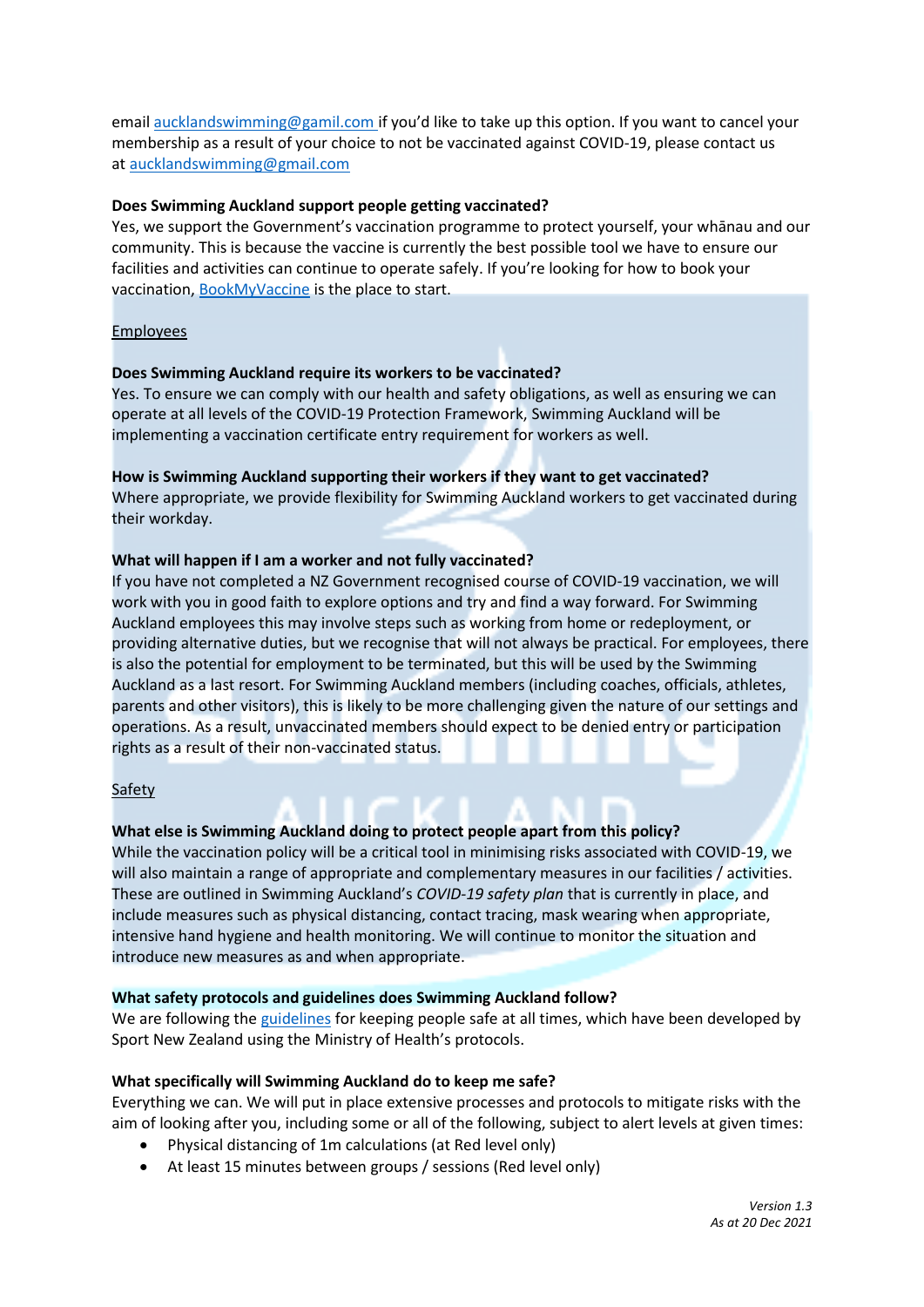- Sanitisation stations
- Further equipment cleaning
- Deep cleaning regime
- Bringing own equipment
- COVID-19 Conditions of Entry to the facility
- COVID-19 area-specific signage
- And some of our staff will be wearing masks

#### **What hygiene etiquette does everyone have to follow?**

We ask that every person takes responsibility for their personal hygiene and also respects the space of others. That means wearing a mask at all times except when being active, washing / sanitising hands, covering coughs and sneezes, bringing your own equipment, and not sharing or touching anything that you don't have to.

## **Do I need to wear a mask?**

You must wear a mask at all times except when being active, so masks must be worn when entering the facility, changing and walking between areas and rooms. This follows protocols based on the Government's guidelines.

## **Is it okay if I just use a bandana or scarf or a towel as a face covering?**

No as these no longer meet the recommended guidance. Masks and face coverings that are suitable are either reusable fabric masks or disposable non-medical masks. Here are the Ministry of Health guidelines.

#### **I have a 'mask exemption', do I still need to wear a mask when not being active?**

No, however you will need to present your Mask Exemption Card or letter from your doctor prior to entering the facility or engaging in the activities. We know that some people have a disability or health condition where they may not be able to wear a face mask safely or comfortably. Mask Exemption Cards are issued by the Disabled Persons Assembly NZ (DPA). While at the facility please carry your Mask Exemption Card with you in case you are questioned by concerned members or staff. If you have an exemption from wearing a mask, we will still need to determine whether we can continue to operate safely, and whether appropriate accommodations can be made for you to enter the facilities and engage in activities.

## **What about physical distancing?**

At the Red level, we will be following the 1m distance calculations rule at our Swimming Auckland's events

## **Are there limits at the Red level?**

Yes, there are restrictions on group numbers at 100 people maximum and a 1m physical distancing calculation limit.

#### **What support will staff receive?**

All staff will undergo training and will be abiding by all physical distancing, room limitation and other COVID-19 Protection Framework restrictions.

Coming to the facility / taking part in activities

# **Once Swimming Auckland opens using the COVID-19 Protection Framework, do I need to do anything before coming to the facility or taking part in activities?**

Yes, please read these Conditions of Entry and COVID-19 health questions.